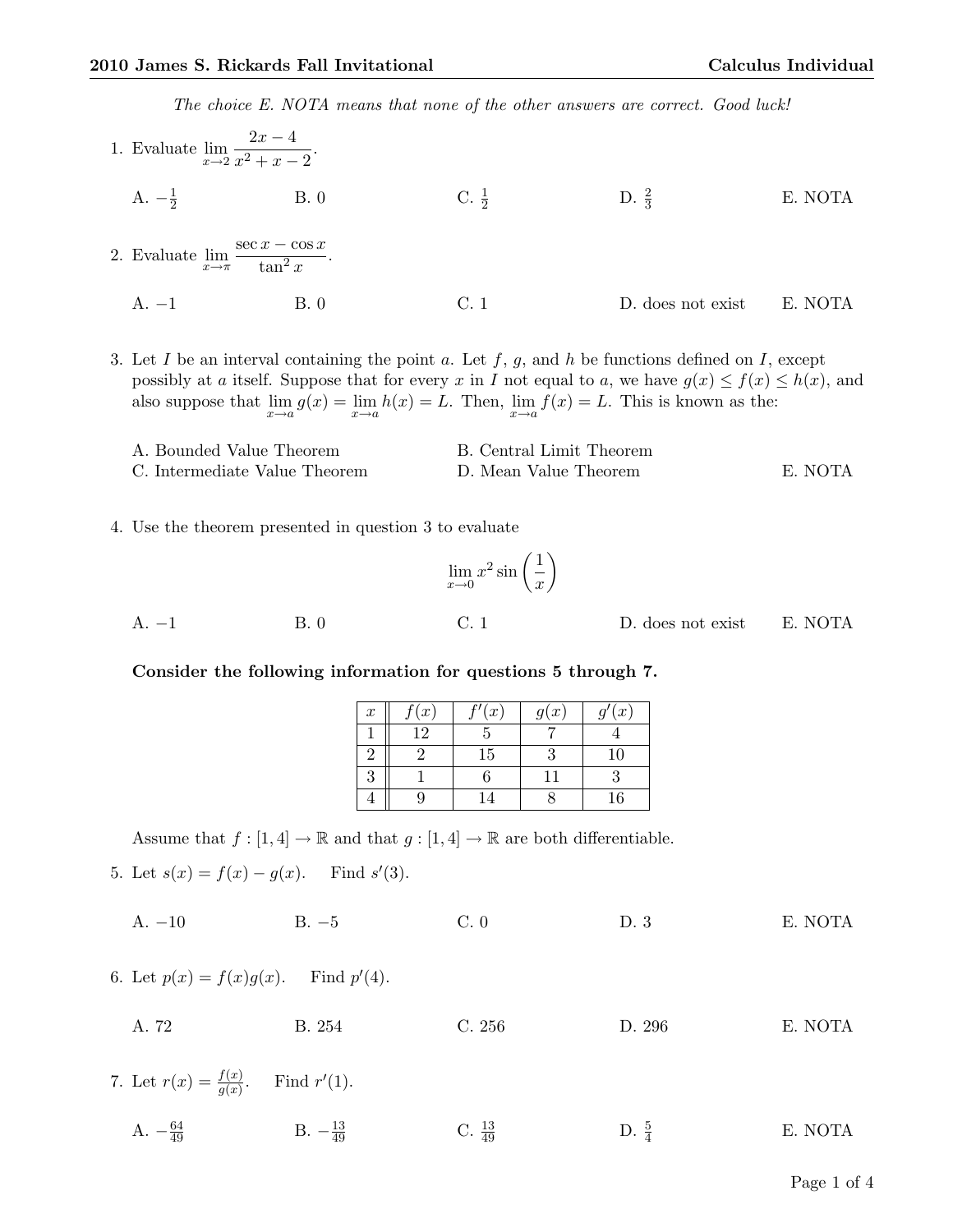8. Find the minimum distance between the origin and the set  $\{(x, y)|y -$ √  $\overline{x+2} = 0$ .

- A.  $\sqrt{7}$ B.  $\sqrt{2}$ C.  $\frac{7}{4}$ D. 2 E. NOTA
- 9. The probability of spending t minutes waiting in line for a particular ride is  $p(t)$  where

$$
p(t) = \begin{cases} 0 & t < 0 \\ \frac{t}{400} & 0 \le t \le 20 \\ \frac{400}{t^3} & t > 20 \end{cases}
$$

Find the mean waiting time, in minutes, assuming that you can wait for an infinite amount of time.

- A. 10 B. 20 C.  $\frac{80}{3}$ D. 40 E. NOTA
- 10. Eli is selling frisbees for \$10 each. Given that he buys them at a cost of  $\$(0.2x^2 10x + 5)$  for x frisbees, how many frisbees should Eli buy (and then sell for \$10) in order to maximize his profit?
	- A. 0 B. 20 C. 50 D. 500 E. NOTA

11. The Frankenator didn't realize that curvature would be on the Calculus BC test. He was horrified when he read "29. Find the value of x at the point of greatest curvature on the curve  $y = \ln x$ ." Unfortunately, he couldn't remember that curvature can be found as  $\kappa = \frac{y''(x)}{x}$  $\frac{y(x)}{(1 + (y'(x))^2)^{\frac{3}{2}}},$  so he

ripped apart his test in frustration. What was the correct answer to this question?

A.  $\sqrt{2}$  $\frac{\sqrt{2}}{2}$  B.  $\frac{1+\sqrt{3}}{2}$  $\frac{\sqrt{3}}{2}$  C. 1 D.  $\frac{1}{2}$ D.  $\frac{1}{2}$ E. NOTA

12. Given that  $f'(x) = |x|$ , is  $f(x)$  continuous on the domain  $[-1, 1]$ ? Is  $f(x)$  differentiable on  $[-1, 1]$ ?

A. yes, yes B. yes, no C. no, yes D. no, no E. NOTA

13. Hannah is riding a dinosaur with position function  $s(t) = (\sin t + \cos t)^2$ . At what speed is she traveling when  $t = \frac{\pi}{6}$  $\frac{\pi}{6}$ ?

A.  $\frac{1}{2}$  $\frac{1}{2}$  B.  $\sqrt{3}$  $\frac{\sqrt{3}}{2}$  C. 1 D.  $\sqrt{ }$ D.  $\sqrt{3}$  E. NOTA

14. Given that f is a monic polynomial of degree 3 and  $f(2) = f'(2) = f''(2) = 0$ , find  $f(3)$ . Note: A monic polynomial is a polynomial with a leading coefficient of 1.

A. −1 B. 0 C. 1 D. 27 E. NOTA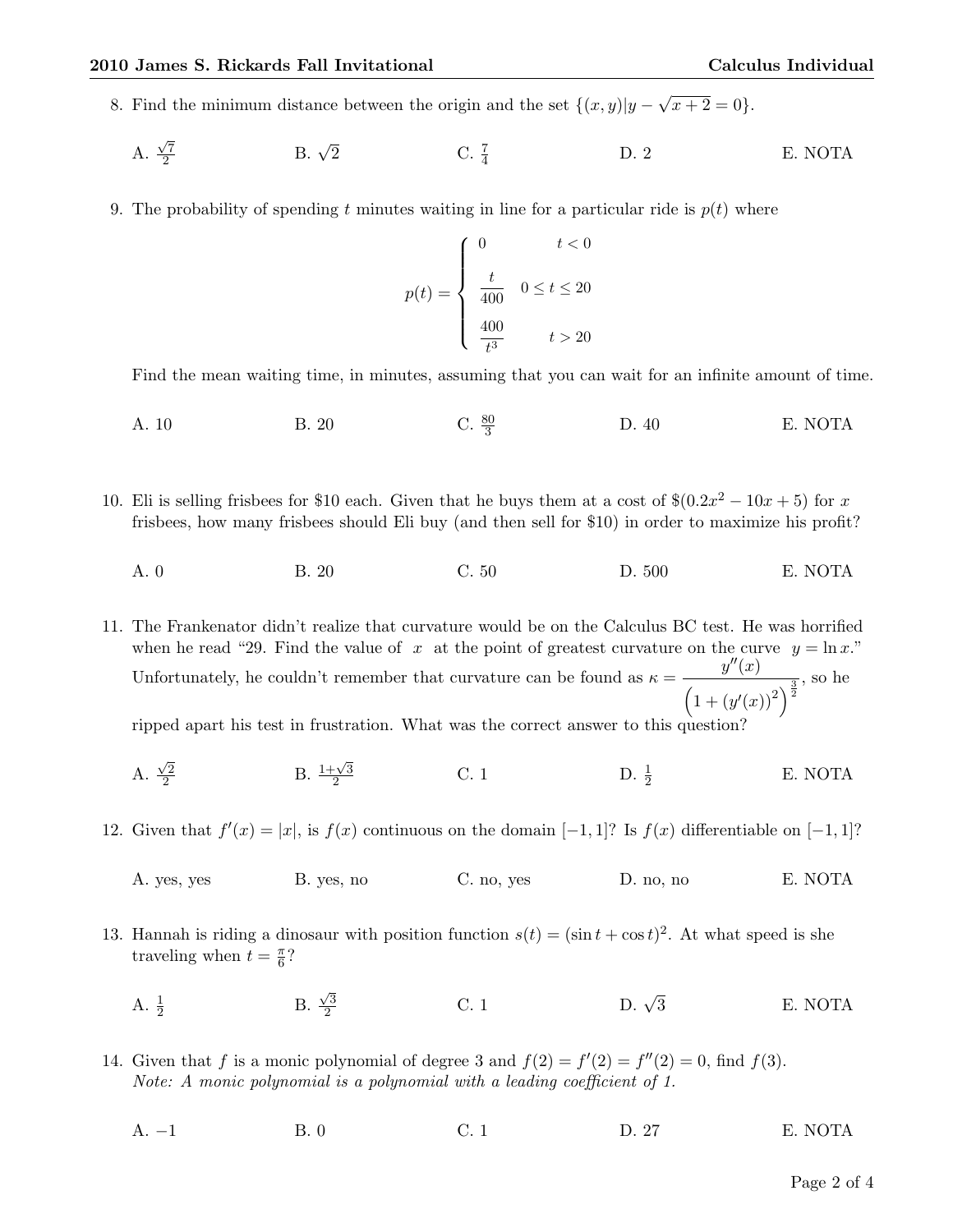- 15. The area bounded by the parabola  $y(x)$  and the x-axis, where  $y(r_1) = y(r_2) = 0$  and  $\{r_1, r_2\} \in \mathbb{R}$ , can be given generally as  $k \cdot |y(0)| \cdot |r_1 - r_2|$  for some constant k. Find the value of k.
	- A.  $\frac{1}{2}$  $B. \frac{5}{8}$ C.  $\frac{2}{3}$  $\frac{2}{3}$  D.  $\frac{3}{4}$ E. NOTA

16. Find  $p + q + r + s + t$  given that p, q, r, s, and t are rational numbers such that

A. 0 
$$
\int_0^{\pi} x^4 \sin(x) dx = p + q\pi + r\pi^2 + s\pi^3 + t\pi^4
$$
  
B. 11 C. 13 D. 37 E. NOTA

- 17. Evaluate  $\lim_{x \to \infty} \left(1 + \frac{2}{x}\right)$  $\boldsymbol{x}$  $\bigg)$ <sup>x</sup>. A. 1 B.  $\sqrt{e}$ C.  $e^2$  $D. \infty$  E. NOTA
- 18. Consider the following pairs in the form  $(f(x), x_0)$ . When attempting to use Newton's Method to estimate a root of  $f(x)$  using the initial guess  $x_0$ , one of these pairs will not allow you complete the first iteration (that is, to find  $x_1$ ) due to division by 0. Find that pair.
	- A.  $(x^2-1, 1)$  B.  $(2x^2+32, 4)$  C.  $(x, 0)$  D.  $(x)$ D.  $(x^2 + 2x, -1)$  E. NOTA
- 19. Evaluate

A. 
$$
\frac{\ln 3}{10}
$$
 \t B.  $\frac{\pi}{18}$  \t C.  $\frac{5}{18}$  \t D.  $\frac{\pi}{9}$  \t E. NOTA

- 20. Let  $f(g(x)) = \frac{d}{dx}(g(x))$ . Find  $\frac{d}{dx}(f(2010x^2 + 1))$ . A. 4020 B.  $4020x$  C.  $2010x^2$ D.  $2010x^2 + 1$ E. NOTA
- 21. Given that  $[[x]]$  represents the greatest integer function, evaluate

$$
\lim_{x \to 4} x[[x]]
$$

- A. 4 B. 12 C. 16 D. does not exist E. NOTA
- 22. When the length of the space diagonal of a cube is x, the volume of a cube is increasing at a rate  $\sqrt{3}$ times greater than the rate at which the surface area of the cube is increasing. Give the value of  $x$ .
	- A. 4 B.  $2\sqrt[4]{27}$ C.  $4\sqrt{3}$ D. 12 E. NOTA